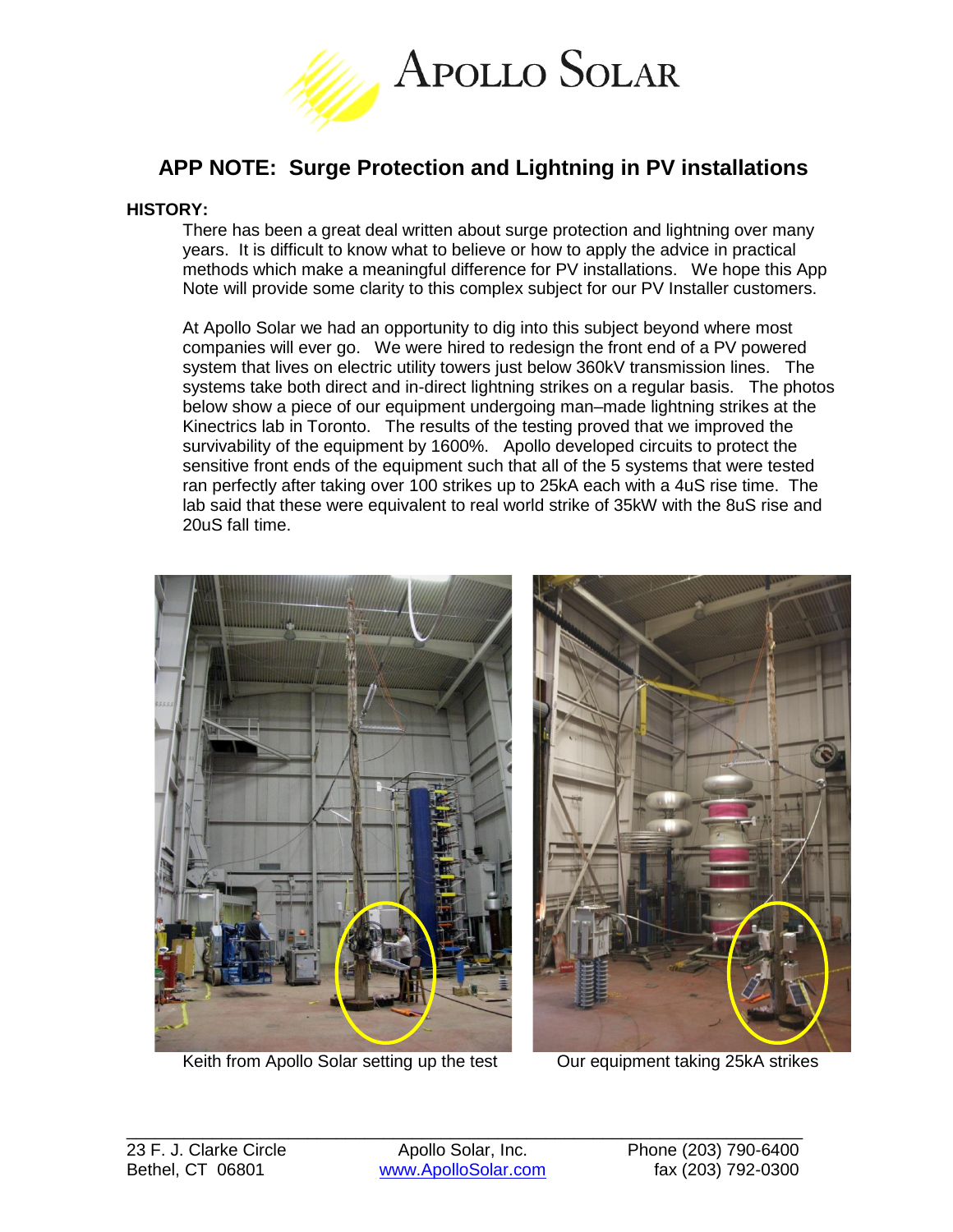#### **OVERVIEW:**

From the work we did on that job and from research we have done before and since, we have come up with the following basic understandings:

- 1. There is no such thing as Protection against Lightning. Mother Nature, God, or the laws of physics (depending on your belief system) can create more voltage and more current than any man can reasonably insulate against.
- 2. The proper term for the devices we deal with is "Surge Protection" and even that has to be tightly qualified.
- 3. There are no experts who know everything about this subject. (See point 1)
- 4. A good ground is hard to find and is essential for any surge protection.
- 5. The cost of really good surge protection including the design, multiple devices and the installation labor for a good ground system can easily cost more than the equipment it is supposed to protect. Of course when lives are at stake, the cost equation is irrelevant.
- 6. Reasonable surge protection is affordable, but knowing where to spend the money is not simple. We hope to help.

### **BASIC THEORY MADE PRACTICAL:**

One should read the general literature on the subject. Instead of cutting and pasting paragraphs of the original work done by others, we prefer to give them the credit. Apollo did the work of weeding through countless documents until we found some good ones written by honest researchers who seem to know what they are talking about. The best overall set of documents was done by DEHN in Germany. <http://www.dehn-usa.com/dehn-Lightning-Protection-Guide-pubcid4.html> It covers the grounding very well. The Littlefuse company addresses the circuit design and components used for surge protection better than most. See AN9769 - An Overview of Electromagnetic and Lightning Induced Voltage Transients.

Here are some general guidelines purposely oversimplified:

- 1. **GOOD GROUNDS** -- The quality of the connection to earth ground is the single most important issue. The resistance from the ground system to the earth must be very low. At 10 ohms a medium size strike of 30kA will lift the wires that you thought were ground up to 300,000 volts. You will need many ground rods and if the soil is dry and/or sandy, extreme measures will be required to get a reasonably low resistance. Much is written on this subject.
- 2. **EQUAL POTENTIAL GROUNDS** -- Equal Potential Grounding is an important rule. Even if your equipment ground is elevated in voltage during a surge event, we want ALL our equipment grounds to be elevated the same amount. The differential is the killer. This means a single "star point" ground in your equipment with the best earth connection you have connected to that same star point.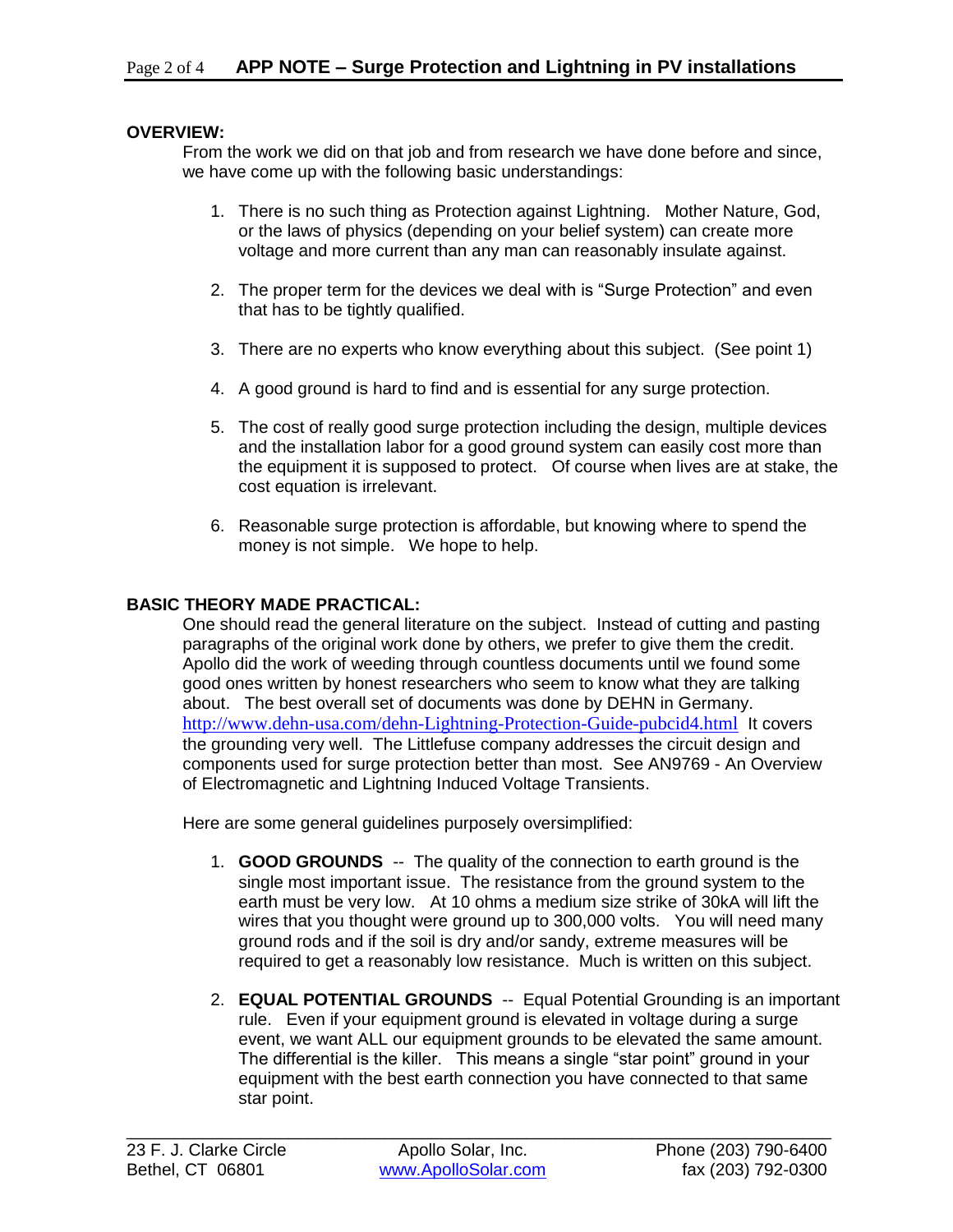- 3. **GROUND WIRING** -- All grounds must be short, thick and straight. Any coil in a ground wire makes an inductance which prohibits the fast surge from going to ground. All connections must be free of resistance. They are called "ground bonds" not ground connectors or ground tie points.
- 4. **THE PV ARRAY WILL GET STRUCK** -- Since a PV array makes a good target for lightning, it is important to add whatever surge protection you can afford to the wires coming from the array before the wires get to a building or equipment. This usually means putting devices in the combiner boxes and grounding those devices directly.
- 5. **THE WIRING TO THE EQUIPMENT IS VULNERABLE** -- Depending on the length of the home runs from the combiner boxes to the Charge Controllers or Inverters, various amounts of protection must be added. If the home runs are outside, bury them several feet down and bury a good ground wire 1 foot on top of the home runs.
- 6. **THE EQUIPMENT** -- The first piece of equipment that the home run sees is at the greatest risk. A second set of surge protection devices should be mounted directly on the incoming wires from the PV array or combiner boxes.
- 7. **RISE TIME OF THE SURGE** -- The literature cited above will show drawings of the 8/20uS spike. This is a typical, albeit small, surge that we are trying to keep out of the front ends of our charge controllers and inverters. It is defined as 8us rise time from 10% to 90% followed by 20uS fall time from that 90% peak down to 50% of the peak voltage. The tail can be very long after the 50% point and it not defined. The important issue is the rise time. Whatever components are used in the Surge Protection Devices, they must turn on fast enough to stay ahead and short that fast rising spike to ground. Remember that the components have no advanced warning. When the spike hits them, it says: "Jump", and the components have to ask "how high and how fast" on the way up. Unless effectively shorted to ground, the spike will continue past your surge protection device at the speed of light.
- 8. **CHOICE OF SURGE PROTECTION COMPONENTS** -- This is were Apollo Solar has done our own research and experiments. The choices are MOVs (Metal Oxide Varistors), TVSs (Transient Voltage Suppressors), and GDTs (Gas Discharge Tubes). We won't go into the history of now obsolete components. MOVs are the clear choice today because of their speed and ability to take multiple hits. Their weakness is that the clamping voltage is not accurate. TVSs will not take the amount of energy that the MOVs take, but their clamping voltage is more accurate. The down side is that they are not as fast as MOVs. GDTs can be accurate, but their parameters change with the number of hits and they are slightly slower than MOVs. The biggest drawback with GDTs is that once they start to conduct, their conduction voltage drops very low. That effectively rules them out from being used across the PV inputs.
- 9. **HYBRID SURGE PROTECTION** -- One solution which can work well for PV applications is a hybrid combination of the above devices. The key parameter is clamping speed. An old trick that we re-discovered is to slow down the